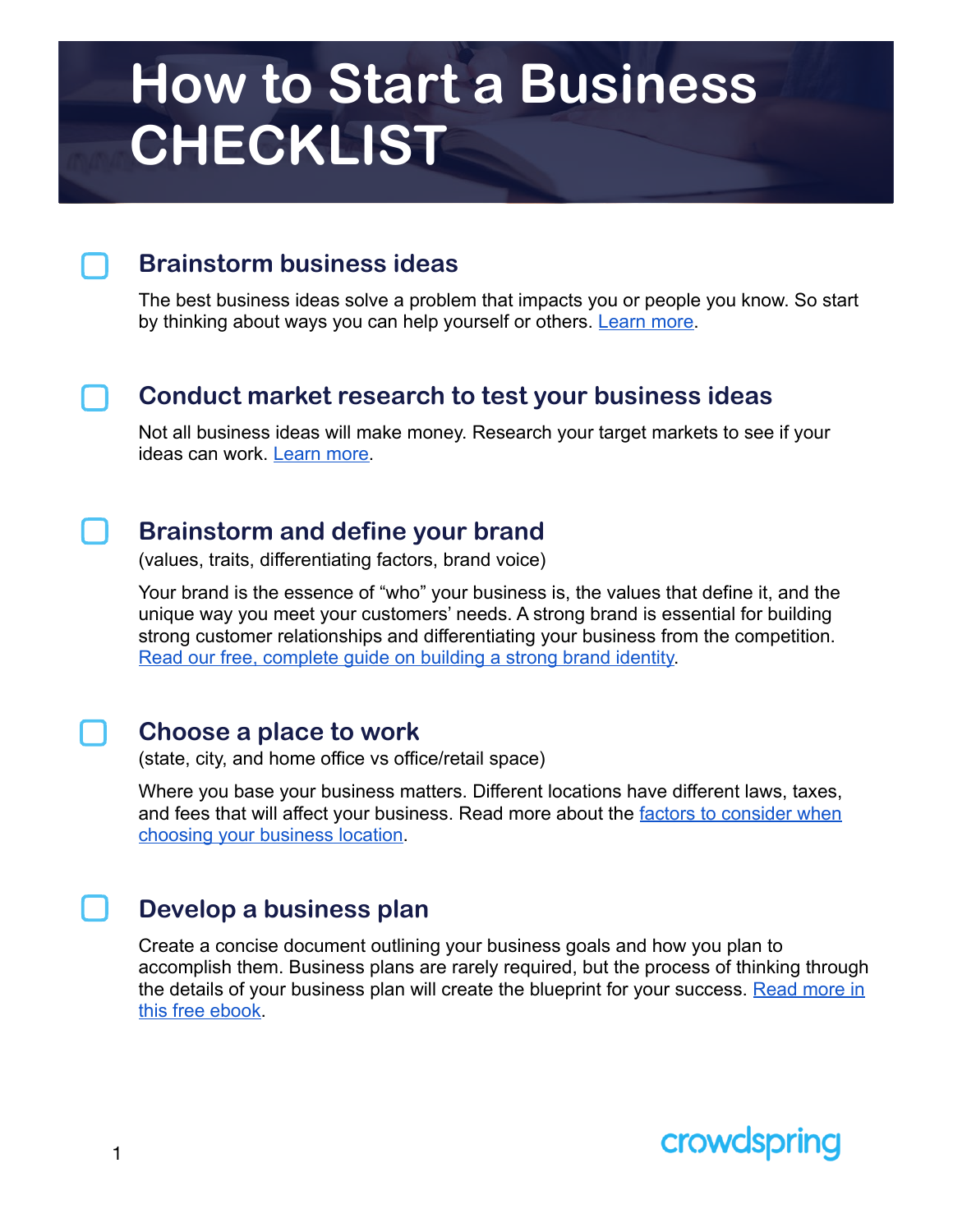#### **Choose your legal business structure**

The legal business structure you choose will dictate practical aspects of your business like your taxes and your personal risk level, among other things. Be sure to choose the structure that will serve your business best in the long run. [Learn more.](https://www.crowdspring.com/blog/how-to-start-a-business/)

#### **Name your business**

Your business name should grow from the brand you defined earlier. [Here's how to](https://www.crowdspring.com/blog/10-tips-for-startups-and-small-businesses-on-naming-your-company/)  [choose a great business name.](https://www.crowdspring.com/blog/10-tips-for-startups-and-small-businesses-on-naming-your-company/)

#### **Incorporate or register your business**

Complete all business licenses and permits. And, get a registered agent [\(if you need](https://www.score.org/resource/should-you-hire-registered-agent-or-be-your-own)  [one](https://www.score.org/resource/should-you-hire-registered-agent-or-be-your-own)). The Small Business Association outlines [what you need to know.](https://www.sba.gov/business-guide/launch-your-business/register-your-business)



#### **Trademark your business name**

(values, traits, differentiating factors, brand voice)

A trademark will protect your business name from being used by another entity in all 50 states. This important step helps to defend the valuable brand equity your business will accrue. [Learn more](https://www.crowdspring.com/blog/what-you-need-to-know-about-small-business-trademarks/).

#### **Get a federal and state tax ID**

In order to operate within the law, your business will need to file and pay taxes and you will need a federal and state tax ID to do so. [You can get started here.](https://www.sba.gov/business-guide/launch-your-business/get-federal-state-tax-id-numbers)

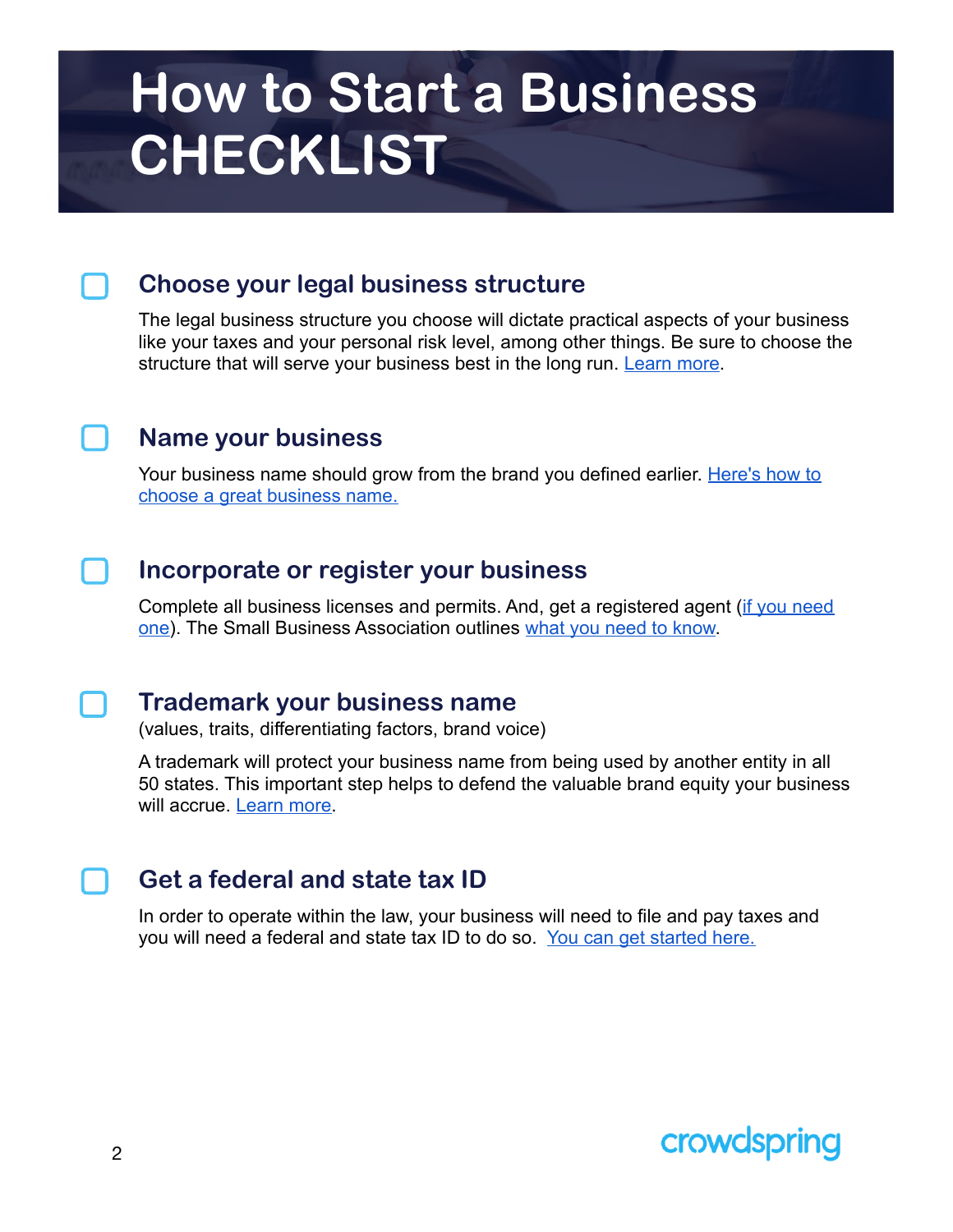#### **Set up business financial accounts**

(bank account, business credit card, and merchant account)

Your business will need a bank account so you can keep track of your expenses, deposit revenue, and pay bills from one place. You may need a business credit card for a more flexible cash flow. [Here's a good resource](https://www.fundera.com/blog/merchant-account) to help you decide if you need a merchant account.

#### **Register a web domain**

An easy-to-find web domain is a key ingredient to a successful web presence. So choose a domain that people will find easy to remember and spell. We recommend [that you check to see if your desired web domain is available.](https://www.internic.net/whois.html)

#### **Get business insurance**

Business insurance helps to protect you and your business in case something goes wrong. There are six common types of business insurance to choose from. The SBA provides a great intro to [this topic.](https://www.sba.gov/business-guide/launch-your-business/get-business-insurance)

#### **Get your custom business logo**

Your business logo will become the "face" by which people know your brand. So, keep your brand top of mind and always choose [custom logo design](https://www.crowdspring.com/logo-design/) over generic templates.

#### **Build your website**

Your website is an important tool for your business. It's the online ambassador of your brand, representing your business when live people can't. Learn how to create a [business website from scratch.](https://www.crowdspring.com/blog/small-business-website/)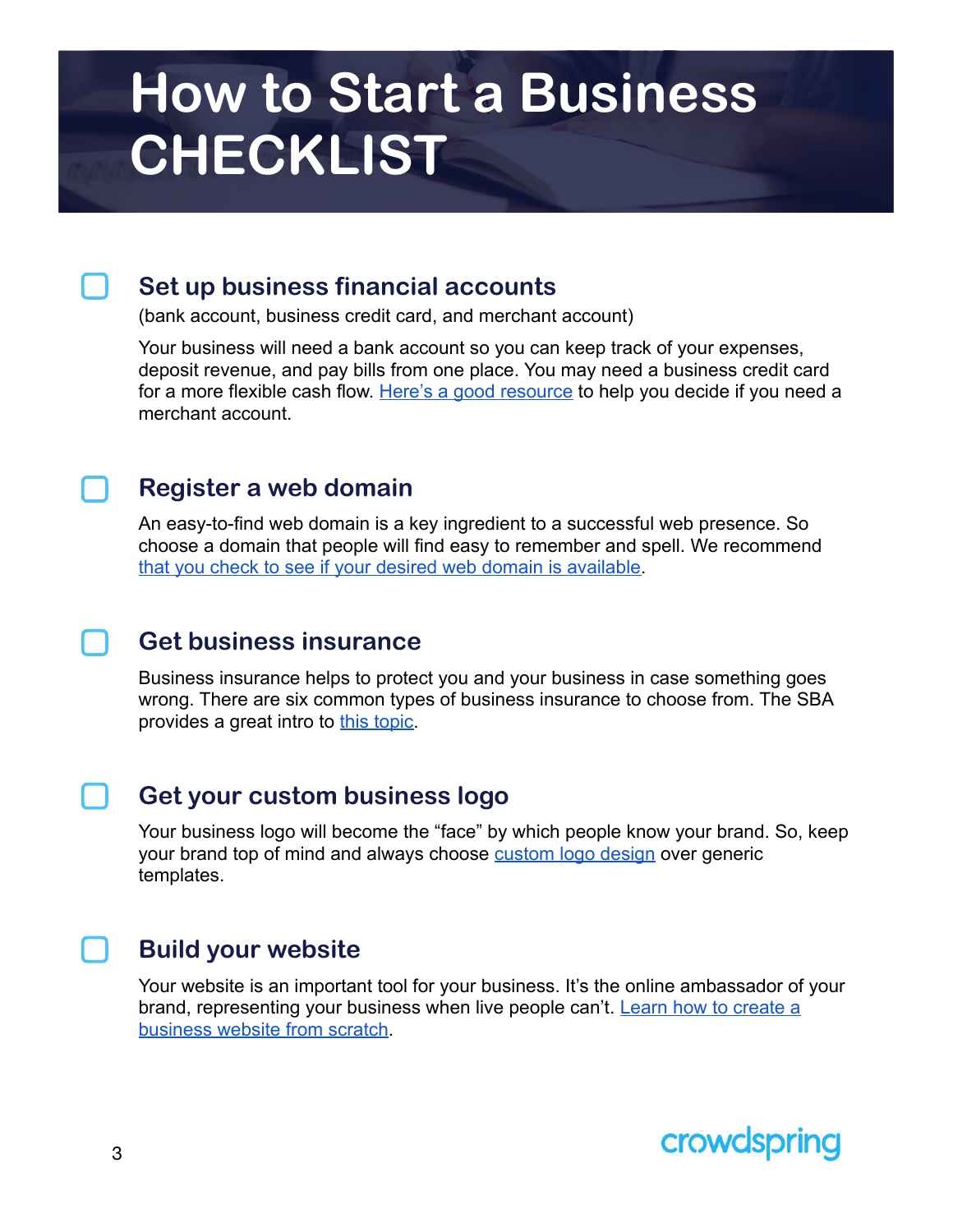#### **Create social media accounts**

Social networks offer free platforms for creating relationships with your customers and future customers. Extend your online brand with an engaging professional social media presence. Set up accounts on Facebook, Twitter, Instagram, and LinkedIn.

#### **Choose infrastructure vendors and apps**

(virtual phone system, accounting, project management, email, analytics, etc.)

Think carefully about the day-to-day workings of your business. Then find the resources that will allow you to complete them as effortlessly as possible.

### **Crunch the numbers**

Determine how much it will cost to run your business. Factor in start-up costs as well as regularly occurring expenses.

#### **Raise funds**

Consider business micro-loans, crowd-sourced funding, investors, business credit cards, or grants to find the right option (or combination of options) for your business needs.

### **Create a marketing plan**

Marketing is the ongoing process of promoting your business, products or services to potential customers. Identify how you will communicate with potential customers, what you will say, and when. Plan to test and then revise your tactics. [Learn more here.](https://www.crowdspring.com/blog/category/marketing/)

### crowdspring